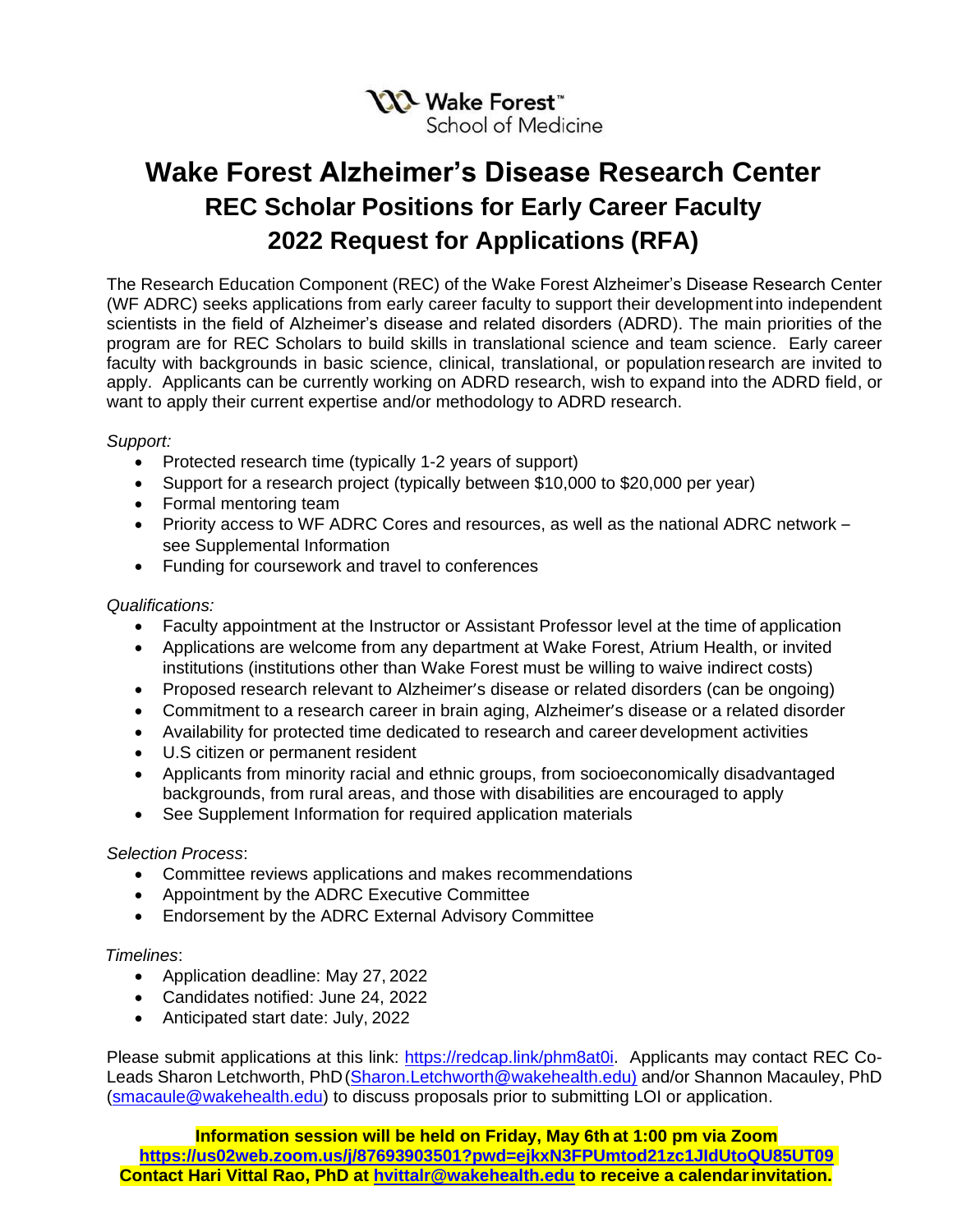# **Wake Forest Alzheimer's Disease Research Center REC Scholar Positions for Early Career Faculty 2022 Request for Applications (RFA) Supplemental Information**

# **Background**

Wake Forest Alzheimer's Disease Research Center (WF ADRC) provides funding, mentoring, and educational support to Scholars through its Research Education Component (REC). The main priorities of the program are for REC Scholars to build skills in translational science and team science.

The scientific focus of the WF ADRC is the link between metabolic and vascular diseases and the transitions from normal aging to mild cognitive impairment (MCI),AD, and related disorders. Research that addresses health disparities in AD is also a goal of the ADRC.

# **WF ADRC REC Scholar Required Application Materials**

- Current percent efforts (clinical, administrative, teaching, research)
- Proposed percent effort for the scholarship period, if different
- Requested amount of research support (typically between \$10,000 to \$20,000 per year)
- Current biosketch and other support
- Proposed Primary Mentor, if known (Primary Mentor will be finalized after candidate is accepted)
- Additional proposed mentors and qualifications, if known (Mentor Committee will be finalized after candidate is accepted into the program)
- Letters of recommendation (2 total, including one from your Department Chair confirming the available effort for research and career development)
- Educational / Career Development Plan Outline training career goals to be achieved and a timeline for milestones during the training period. If formal coursework is planned, specify course and intended degree, if any (e.g. Masters in Translational and Health System Science) (1-2 pages)
- Proposed research project Include Title, Specific Aims, Research Strategy (Significance and Innovation, and Approach), and Timeline/Milestones; if project is ongoing, specify how this work will be distinct from that funded by other sources (2-3 pages)
	- o **Due to National Institute of Aging (NIA) guidelines, applicants may not propose new clinical trials**
	- o Analysis of existing clinical trial data or addition of measures to an ongoing trial is permitted; clinical observational studies are also permitted
- References (up to 2 pages)
- Human subjects section or vertebrate animals section (if applicable)

## **Expectations of REC Scholars:**

 Funding is typically for 1-2 years. Scholars must demonstrate progress and meet objectives during the first year and have clearly defined goals for the second year to qualify for additional funding.

 At the beginning of the training program, each Scholar will work with the REC Program Committee to outline an Individual Training Plan that will stipulate the coursework, research objectives, training experiences, team science education, and career goals.

 Once funded, REC Scholars will be matched with a Primary Mentor and Mentor Committee based on the needs of their training program. Twice a year, Mentor Committee will meet with the Scholar to provide advice on research, education, and career goals, as well as to monitor progress. Scholars are encouraged to meet with mentors on a one-on-one basis during their training term.

 Attendance at the national Spring and Fall ADRC Meetings is expected and funded during their training term. Funding to attend one scientific conference per year is also provided.